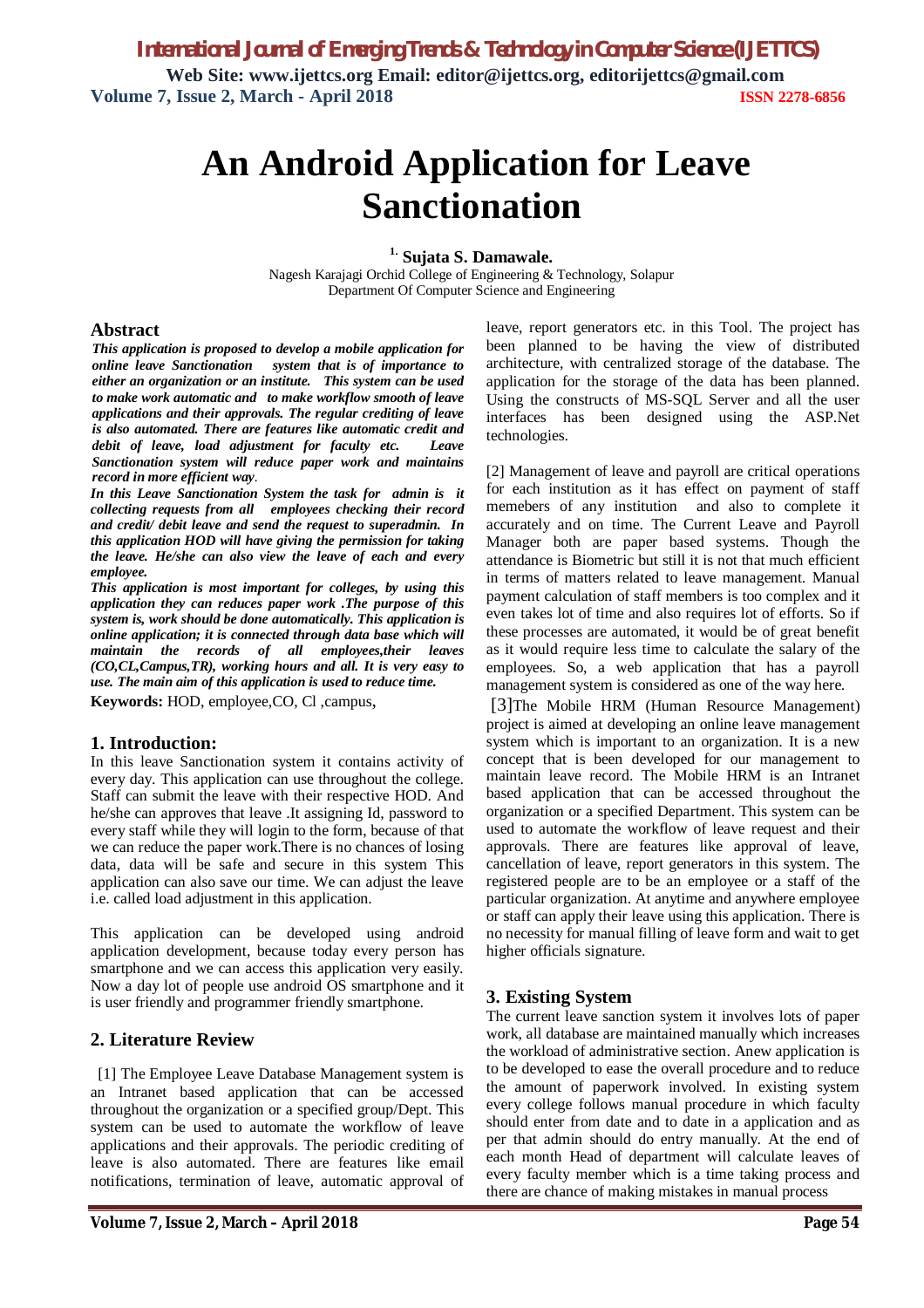# *International Journal of Emerging Trends & Technology in Computer Science (IJETTCS)* **Web Site: www.ijettcs.org Email: editor@ijettcs.org, editorijettcs@gmail.com Volume 7, Issue 2, March - April 2018 ISSN 2278-6856**

# **4. Architecture:**



#### **Fig 1: Architecture of Leave Sanctionation**

This is the system architecture of the leave sanctionation .In this architecture shows the functionalities of the leave sanctionation. The main modules of this system are principal, HOD, staff and nonteaching staff. If the new registration is found then this will be accepted by the respective Head of Department. After the acceptance of HOD, registration will send to the respective login. After the login the particular dash board will display to the user. In the dash board all the information about user is display like no.of leaves remaining how many no.of leaves have already taken all the details are presented in this dash board. The user can first request for a leave then this leave will be sanctioned from a HOD.

The database is maintained for all login of an institute. The database is more secure which is maintaining all records. As shown in above architecture while applying request for leave HOD, teaching faculty can select staff from list for adjusting load, as before taking leave it is necessary to adjust own load, so teaching faculty and HOD can select faculty for and adjust load by sending message, respective faculty can check the message and send a approval notification to requested faculty either yes or no. After load adjustment faculty can apply for leave and HOD may approve.

After HOD approval from HOD The request may send to office staff. There office staff can check earlier record and update record in database for respective faculties, i.e. credit and debit of leave, and which type of leave (CO,CL,Campus,TR).

Principal approval module is last processing of request of leave applying. After office staff process the request may send to principal approval for final approval ,where principal cam check load adjustment of staff and approve leave.

The final approval from principal will be update in database and a notification will send to requested faculty either leave approved or not.

#### **5. Dataflow Diagram:**

Data flow diagram means which takes input, process that input and represent output. Data flow diagram is view of system i.e. how data flow in system.

#### **5.1 Zero Level DFD**

As shown in DFD of leave sanctionation, staff can be request to apply for a leave. HOD can check request and accept or reject request of staff. After HOD approval the request send to admin for leave sanction.



#### **5.2 First Level DFD**

As shown in first level DFD of leave sanctionation, the staff can apply for a leave. They will register or login for a staff and then he/she can apply leave, faculty can check whether which leave type he/she will take and then faculty will apply the leave and send the leave request for particular HOD for approval.